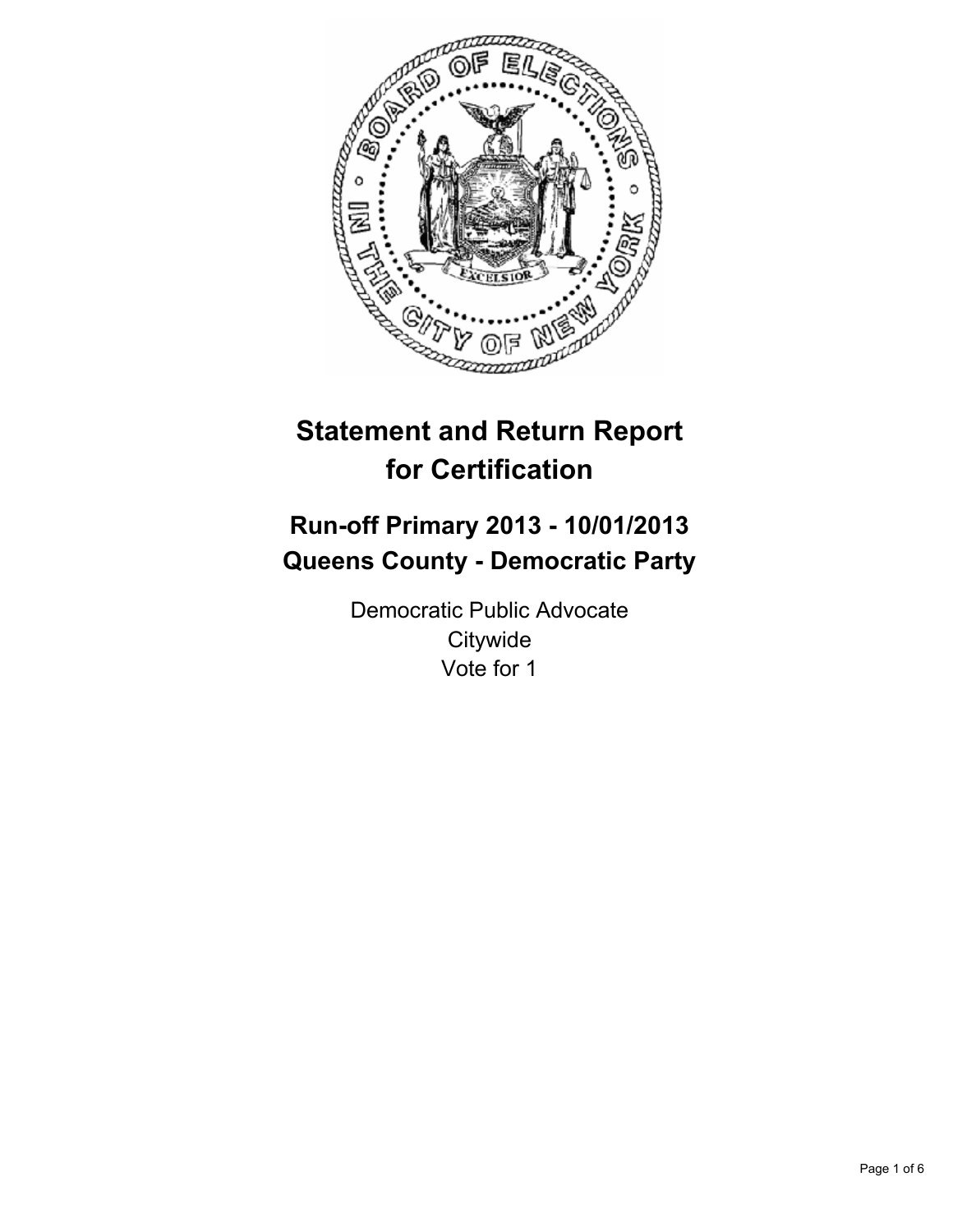

| <b>EMERGENCY</b>     |       |
|----------------------|-------|
| ABSENTEE/MILITARY    | 349   |
| <b>FEDERAL</b>       | 0     |
| SPECIAL PRESIDENTIAL | 0     |
| AFFIDAVIT            | 21    |
| <b>LETITIA JAMES</b> | 1,136 |
| DANIEL SQUADRON      | 1.454 |
| <b>Total Votes</b>   | 2.590 |

# **Assembly District 24**

| <b>EMERGENCY</b>       | 0     |
|------------------------|-------|
| ABSENTEE/MILITARY      | 205   |
| <b>FEDERAL</b>         | 0     |
| SPECIAL PRESIDENTIAL   | 0     |
| AFFIDAVIT              | 10    |
| <b>LETITIA JAMES</b>   | 1,026 |
| <b>DANIEL SQUADRON</b> | 920   |
| <b>Total Votes</b>     | 1.946 |

# **Assembly District 25**

| <b>Total Votes</b>          | 1.619    |
|-----------------------------|----------|
| DANIEL SQUADRON             | 926      |
| <b>LETITIA JAMES</b>        | 693      |
| <b>AFFIDAVIT</b>            | 5        |
| <b>SPECIAL PRESIDENTIAL</b> | $\Omega$ |
| <b>FEDERAL</b>              | 0        |
| ABSENTEE/MILITARY           | 129      |
| <b>EMERGENCY</b>            | 0        |

#### **Assembly District 26**

| <b>EMERGENCY</b>            | 0        |
|-----------------------------|----------|
| ABSENTEE/MILITARY           | 272      |
| <b>FEDERAL</b>              | 0        |
| <b>SPECIAL PRESIDENTIAL</b> | $\Omega$ |
| AFFIDAVIT                   | 6        |
| <b>LETITIA JAMES</b>        | 573      |
| DANIEL SQUADRON             | 1,813    |
| <b>Total Votes</b>          | 2,386    |

| <b>EMERGENCY</b>       | 0            |
|------------------------|--------------|
| ABSENTEE/MILITARY      | 280          |
| <b>FEDERAL</b>         | 0            |
| SPECIAL PRESIDENTIAL   | <sup>0</sup> |
| AFFIDAVIT              | 5            |
| <b>LETITIA JAMES</b>   | 909          |
| <b>DANIEL SQUADRON</b> | 1,307        |
| <b>Total Votes</b>     | 2.216        |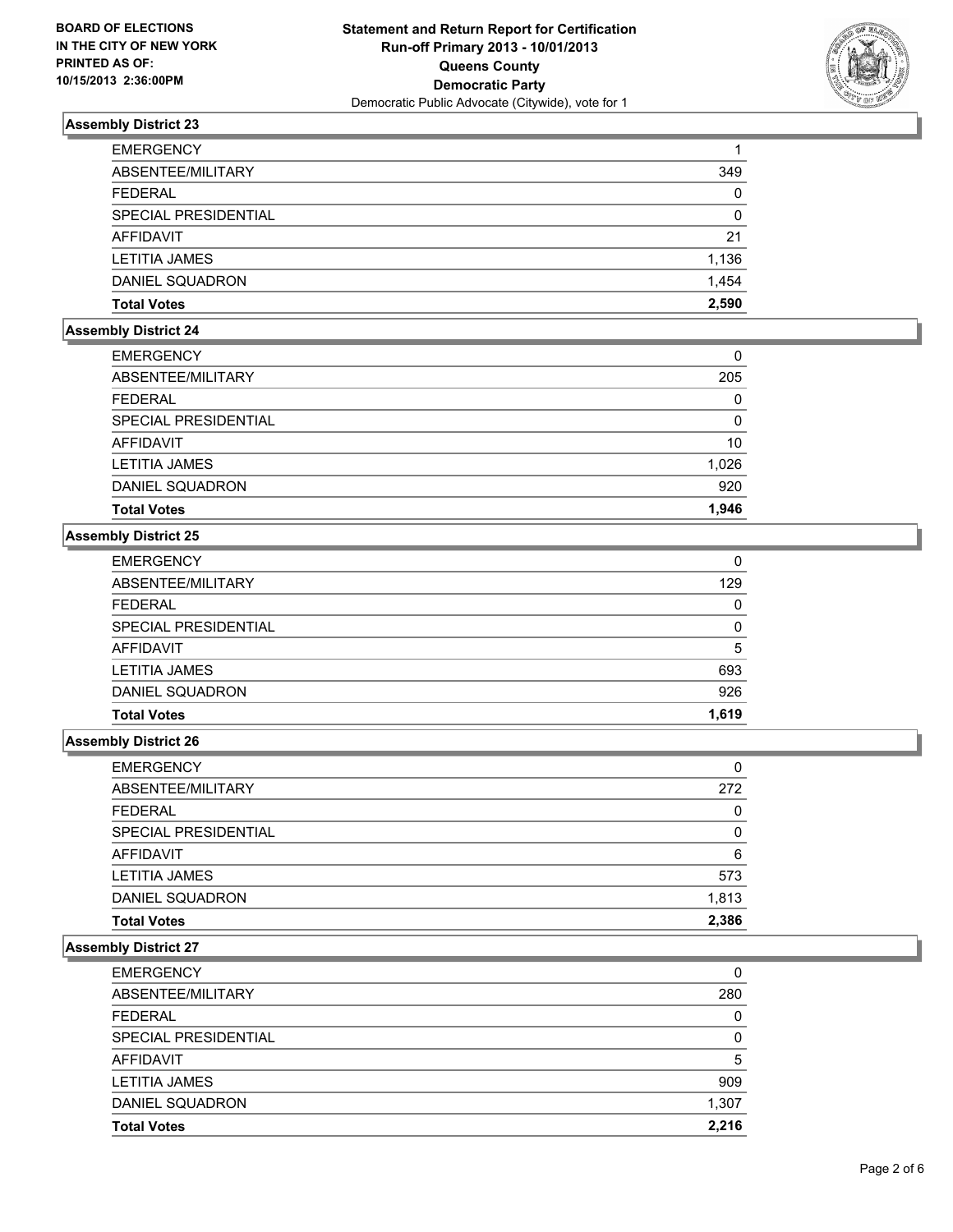

| <b>EMERGENCY</b>       | 0     |
|------------------------|-------|
| ABSENTEE/MILITARY      | 277   |
| <b>FEDERAL</b>         | 0     |
| SPECIAL PRESIDENTIAL   | 0     |
| AFFIDAVIT              | 2     |
| <b>LETITIA JAMES</b>   | 869   |
| <b>DANIEL SQUADRON</b> | 1,608 |
| <b>Total Votes</b>     | 2.477 |

# **Assembly District 29**

| <b>EMERGENCY</b>     | 0     |
|----------------------|-------|
| ABSENTEE/MILITARY    | 239   |
| <b>FEDERAL</b>       | 0     |
| SPECIAL PRESIDENTIAL | 0     |
| AFFIDAVIT            | 16    |
| LETITIA JAMES        | 3,802 |
| DANIEL SQUADRON      | 222   |
| <b>Total Votes</b>   | 4.024 |

# **Assembly District 30**

| <b>Total Votes</b>   | 1,329    |
|----------------------|----------|
| DANIEL SQUADRON      | 762      |
| <b>LETITIA JAMES</b> | 567      |
| AFFIDAVIT            | 3        |
| SPECIAL PRESIDENTIAL | $\Omega$ |
| <b>FEDERAL</b>       | 0        |
| ABSENTEE/MILITARY    | 163      |
| <b>EMERGENCY</b>     | 0        |

#### **Assembly District 31**

| <b>EMERGENCY</b>            | 2        |
|-----------------------------|----------|
| ABSENTEE/MILITARY           | 132      |
| <b>FEDERAL</b>              | 0        |
| <b>SPECIAL PRESIDENTIAL</b> | $\Omega$ |
| <b>AFFIDAVIT</b>            | 12       |
| <b>LETITIA JAMES</b>        | 1,936    |
| DANIEL SQUADRON             | 230      |
| <b>Total Votes</b>          | 2,166    |

| <b>EMERGENCY</b>     | 28    |
|----------------------|-------|
| ABSENTEE/MILITARY    | 174   |
| <b>FEDERAL</b>       | 0     |
| SPECIAL PRESIDENTIAL | 0     |
| AFFIDAVIT            | 16    |
| <b>LETITIA JAMES</b> | 3,365 |
| DANIEL SQUADRON      | 310   |
| <b>Total Votes</b>   | 3.675 |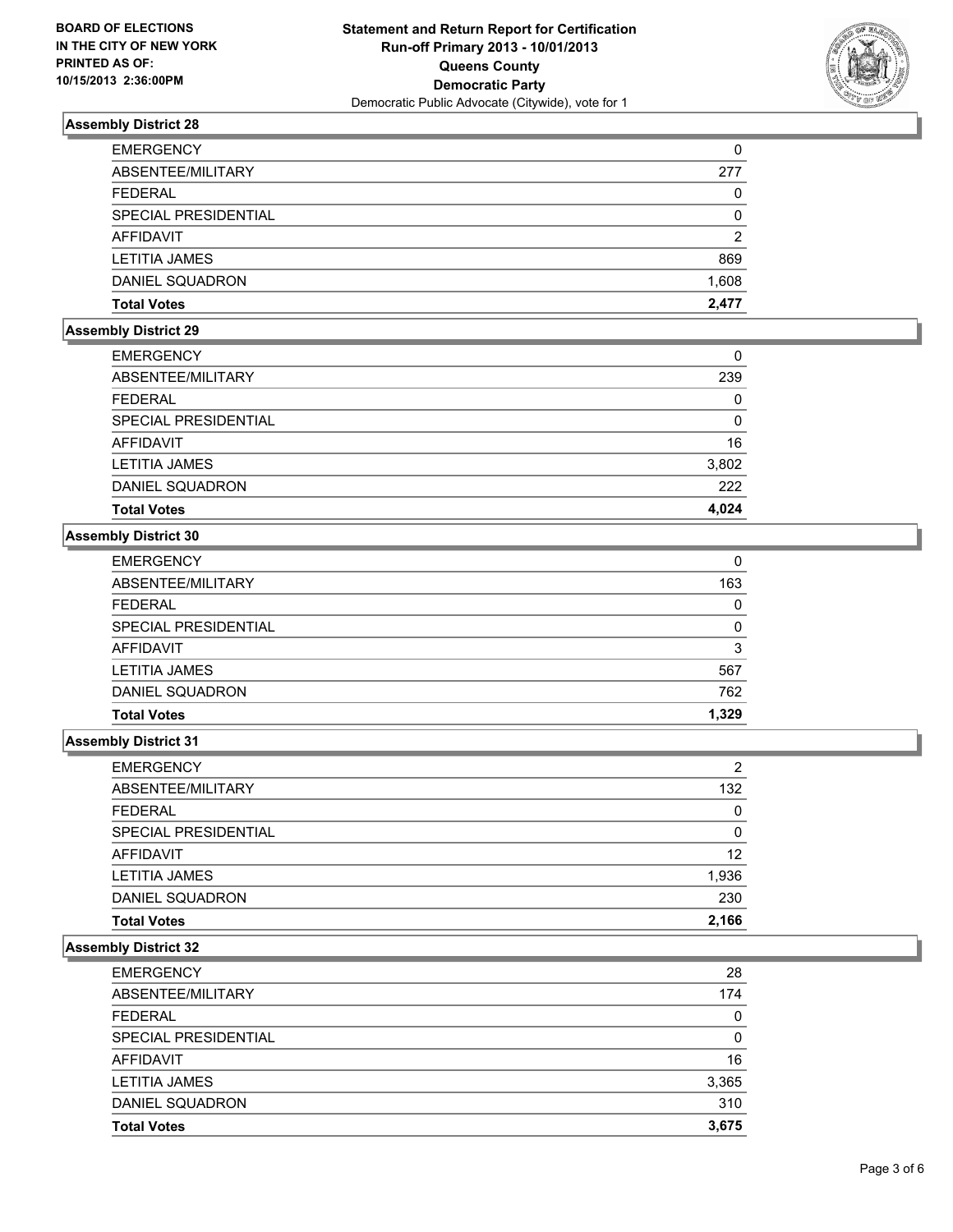

| <b>EMERGENCY</b>     | 4            |
|----------------------|--------------|
| ABSENTEE/MILITARY    | 177          |
| <b>FEDERAL</b>       | $\mathbf{0}$ |
| SPECIAL PRESIDENTIAL | 0            |
| AFFIDAVIT            | 12           |
| <b>LETITIA JAMES</b> | 3,183        |
| DANIEL SQUADRON      | 348          |
| <b>Total Votes</b>   | 3.531        |

## **Assembly District 34**

| <b>EMERGENCY</b>     | 0     |
|----------------------|-------|
| ABSENTEE/MILITARY    | 98    |
| <b>FEDERAL</b>       | 0     |
| SPECIAL PRESIDENTIAL | 0     |
| AFFIDAVIT            | 9     |
| LETITIA JAMES        | 649   |
| DANIEL SQUADRON      | 612   |
| <b>Total Votes</b>   | 1,261 |

# **Assembly District 35**

| <b>Total Votes</b>   | 1,698    |
|----------------------|----------|
| DANIEL SQUADRON      | 435      |
| <b>LETITIA JAMES</b> | 1,263    |
| AFFIDAVIT            | 9        |
| SPECIAL PRESIDENTIAL | $\Omega$ |
| <b>FEDERAL</b>       | 0        |
| ABSENTEE/MILITARY    | 249      |
| <b>EMERGENCY</b>     | 0        |

#### **Assembly District 36**

| <b>EMERGENCY</b>            | 0        |
|-----------------------------|----------|
| ABSENTEE/MILITARY           | 116      |
| <b>FEDERAL</b>              | 0        |
| <b>SPECIAL PRESIDENTIAL</b> | $\Omega$ |
| <b>AFFIDAVIT</b>            | 8        |
| <b>LETITIA JAMES</b>        | 605      |
| DANIEL SQUADRON             | 701      |
| <b>Total Votes</b>          | 1,306    |

| <b>EMERGENCY</b>     | 0     |
|----------------------|-------|
| ABSENTEE/MILITARY    | 92    |
| <b>FEDERAL</b>       | 0     |
| SPECIAL PRESIDENTIAL | 0     |
| <b>AFFIDAVIT</b>     | 14    |
| <b>LETITIA JAMES</b> | 1,145 |
| DANIEL SQUADRON      | 705   |
| <b>Total Votes</b>   | 1.850 |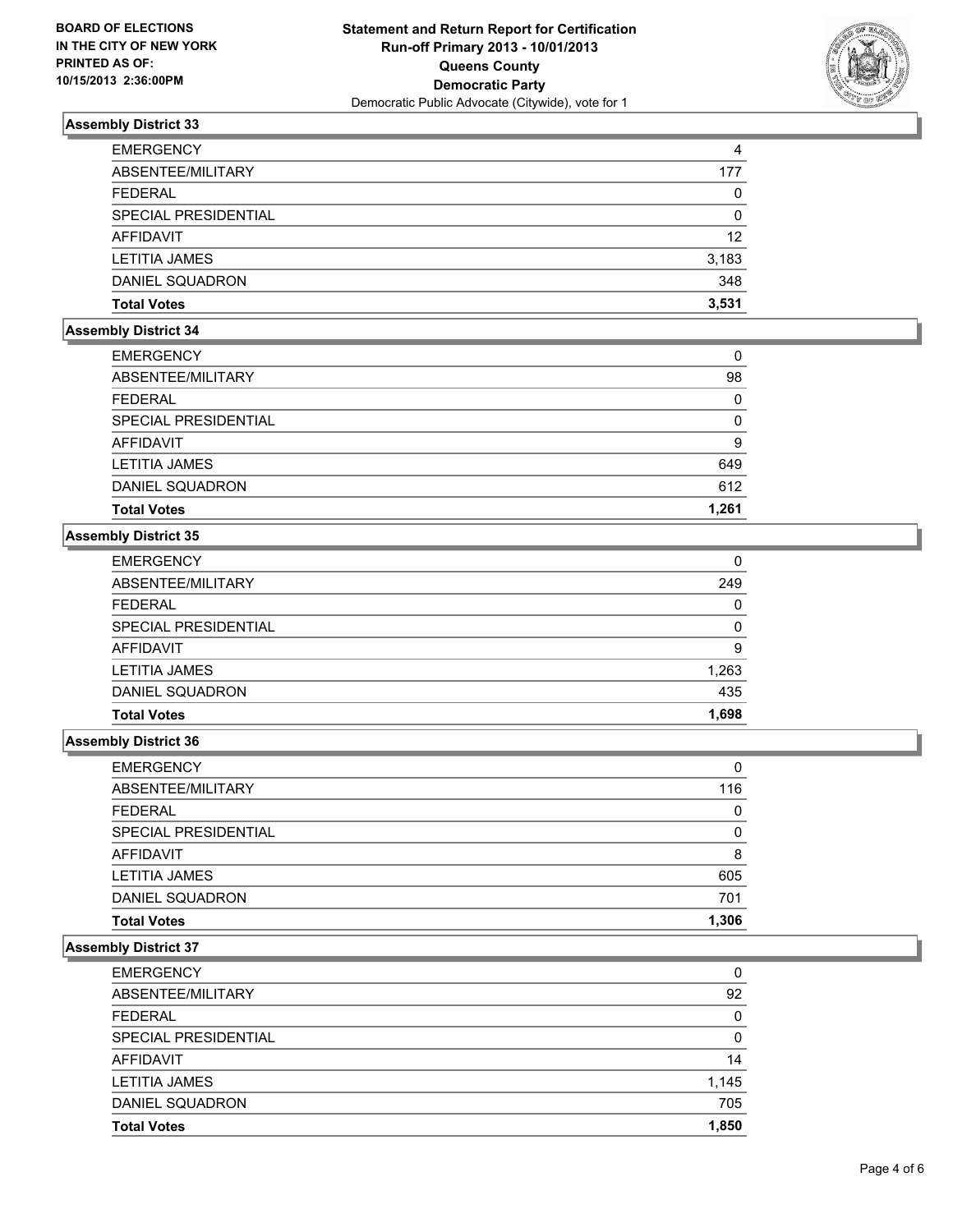

| <b>Total Votes</b>   | 838      |
|----------------------|----------|
| DANIEL SQUADRON      | 426      |
| <b>LETITIA JAMES</b> | 412      |
| AFFIDAVIT            | 2        |
| SPECIAL PRESIDENTIAL | $\Omega$ |
| <b>FEDERAL</b>       | 0        |
| ABSENTEE/MILITARY    | 45       |
| <b>EMERGENCY</b>     | 0        |

# **Assembly District 39**

| <b>EMERGENCY</b>       | 0        |
|------------------------|----------|
| ABSENTEE/MILITARY      | 55       |
| <b>FEDERAL</b>         | $\Omega$ |
| SPECIAL PRESIDENTIAL   | 0        |
| <b>AFFIDAVIT</b>       | 12       |
| <b>LETITIA JAMES</b>   | 403      |
| <b>DANIEL SQUADRON</b> | 442      |
| <b>Total Votes</b>     | 845      |

| <b>Total Votes</b>   | 1,328    |
|----------------------|----------|
| DANIEL SQUADRON      | 793      |
| <b>LETITIA JAMES</b> | 535      |
| AFFIDAVIT            | 5        |
| SPECIAL PRESIDENTIAL | $\Omega$ |
| <b>FEDERAL</b>       | 0        |
| ABSENTEE/MILITARY    | 178      |
| <b>EMERGENCY</b>     | 0        |